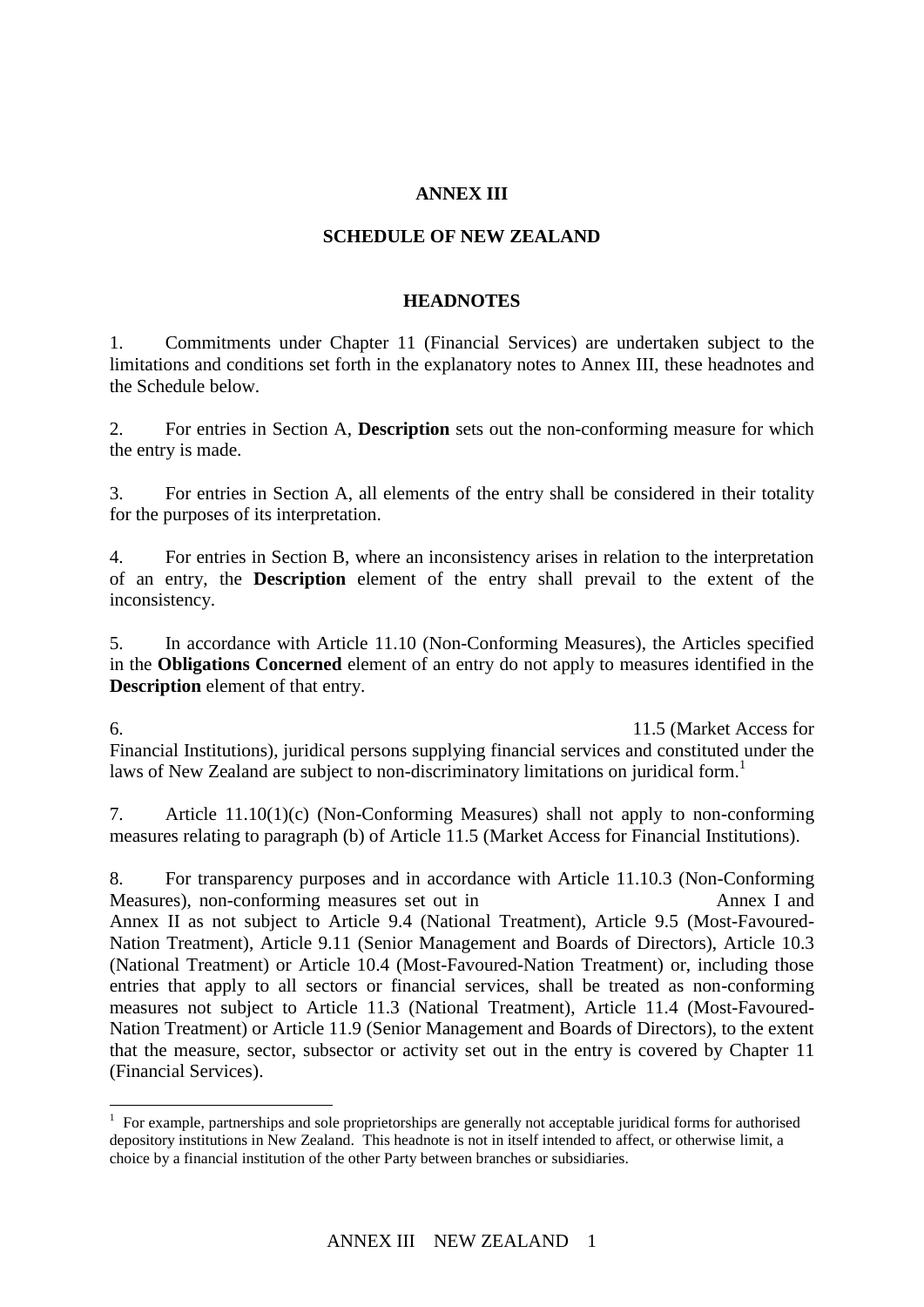9. For greater certainty, the measures that New Zealand may take in accordance with Article 11.11.1 (Exceptions), provided they meet the requirements of that Article, include those governing:

- (a) licensing, registration or authorisation as a financial institution or cross-border financial service supplier, and corresponding requirements;
- (b) juridical form, including legal incorporation requirements for systemically important financial institutions and limitations on deposit-taking activities of branches of overseas banks, and corresponding requirements;
- (c) requirements pertaining to directors and senior management of a financial institution or cross-border financial service supplier;
- (d) capital, related party exposures, liquidity, disclosure and other risk management requirements;
- (e) payment, clearance and settlement systems (including securities systems);
- (f) anti-money laundering and countering financing of terrorism; and
- (g) distress or failure of a financial institution or cross-border financial service supplier.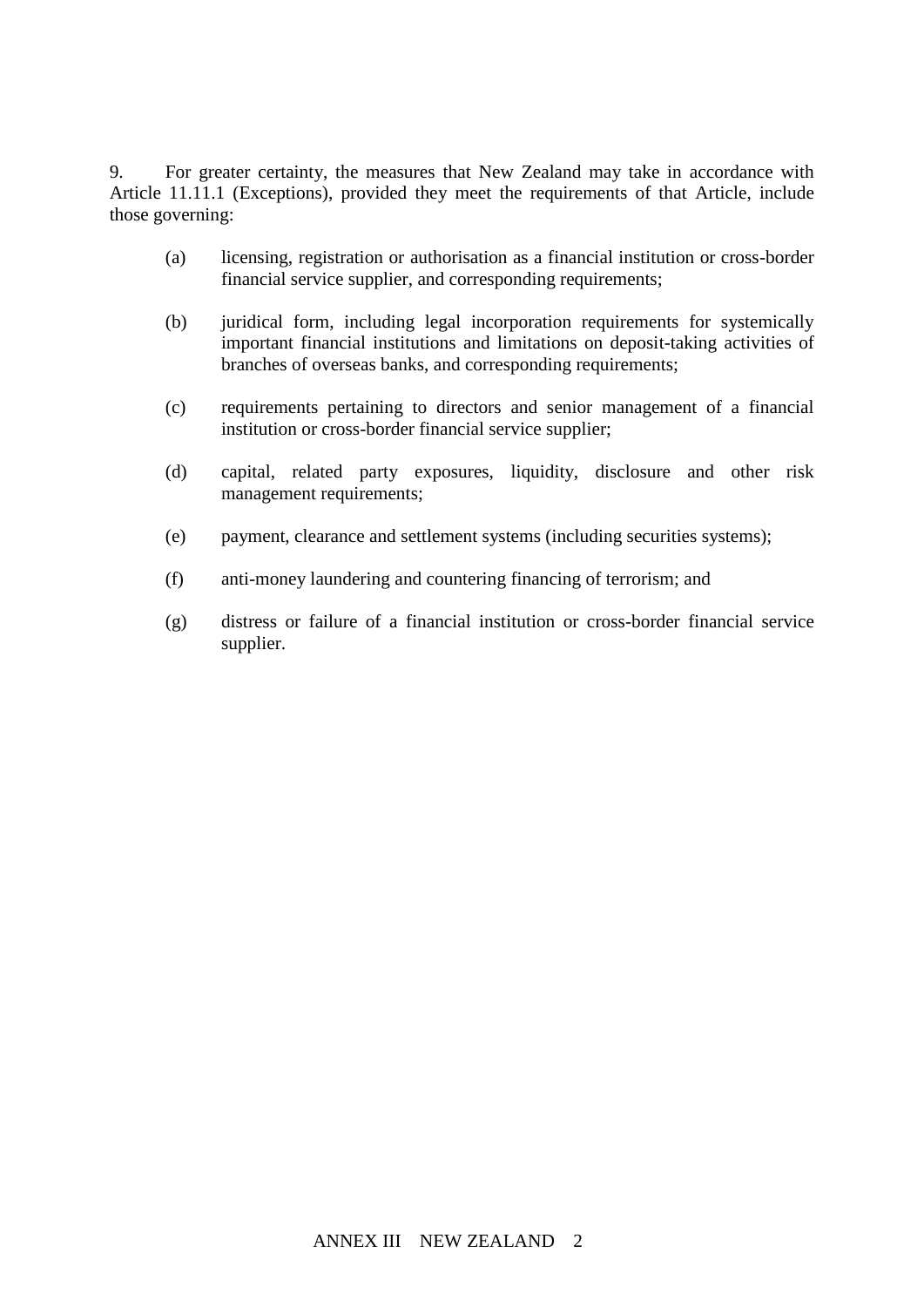#### **ANNEX III**

# **Section A**

| Sector:                       | <b>Financial Services</b>                |
|-------------------------------|------------------------------------------|
| <b>Sub-Sector:</b>            | Insurance and insurance-related services |
| <b>Obligations Concerned:</b> | National Treatment (Article 11.3)        |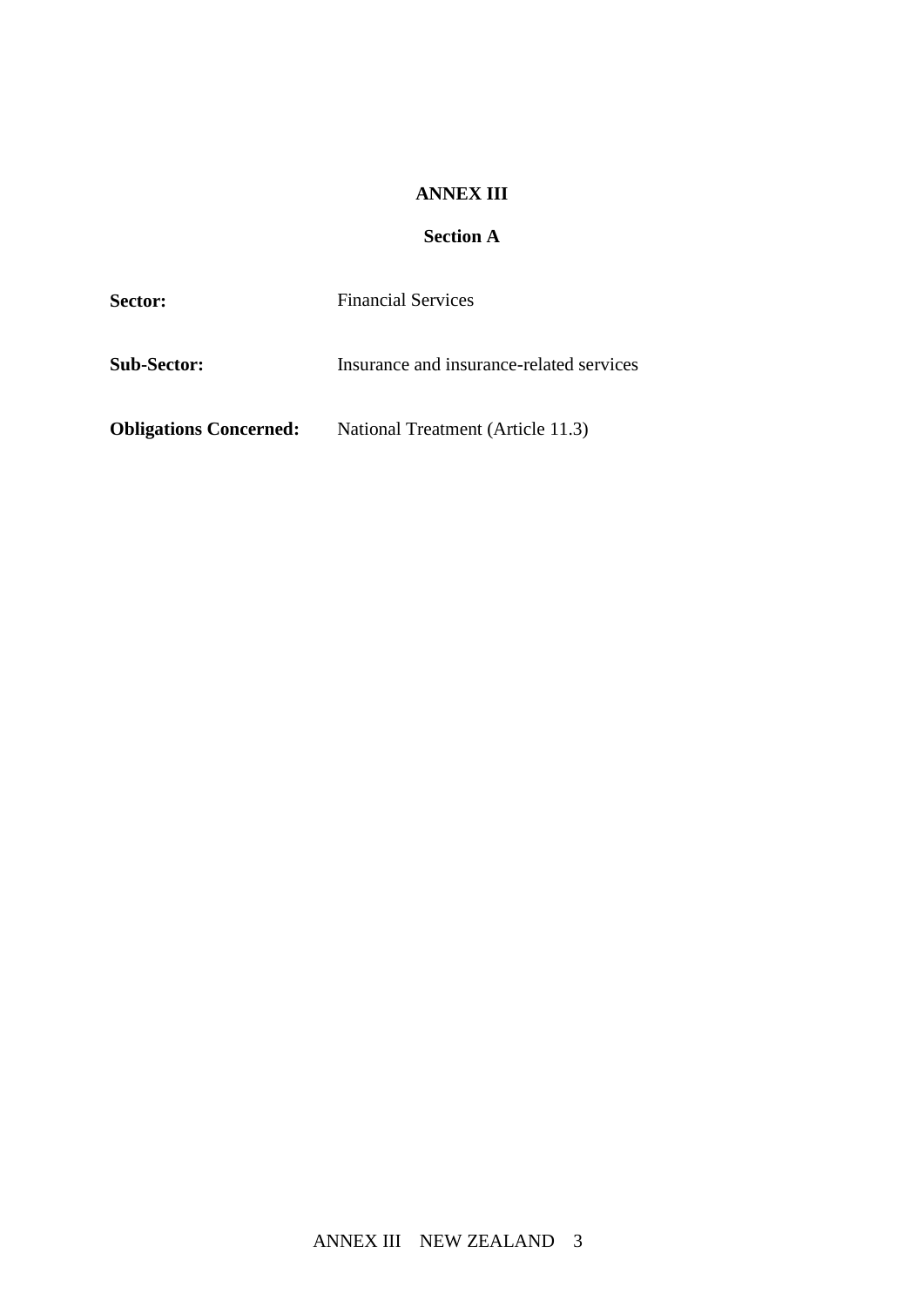| Sector:                       | <b>Financial Services</b>                                                                                                                              |
|-------------------------------|--------------------------------------------------------------------------------------------------------------------------------------------------------|
| <b>Sub-Sector:</b>            | Banking and other financial services (excluding insurance)                                                                                             |
| <b>Obligations Concerned:</b> | Senior Management and Boards of Directors (Article 11.9)                                                                                               |
| <b>Level of Government:</b>   | Central                                                                                                                                                |
| <b>Measures:</b>              | Kiwisaver Act 2006                                                                                                                                     |
| <b>Description:</b>           | At least one director of a corporate trustee and one director of a<br>fund manager of a registered Kiwisaver scheme must be a New<br>Zealand resident. |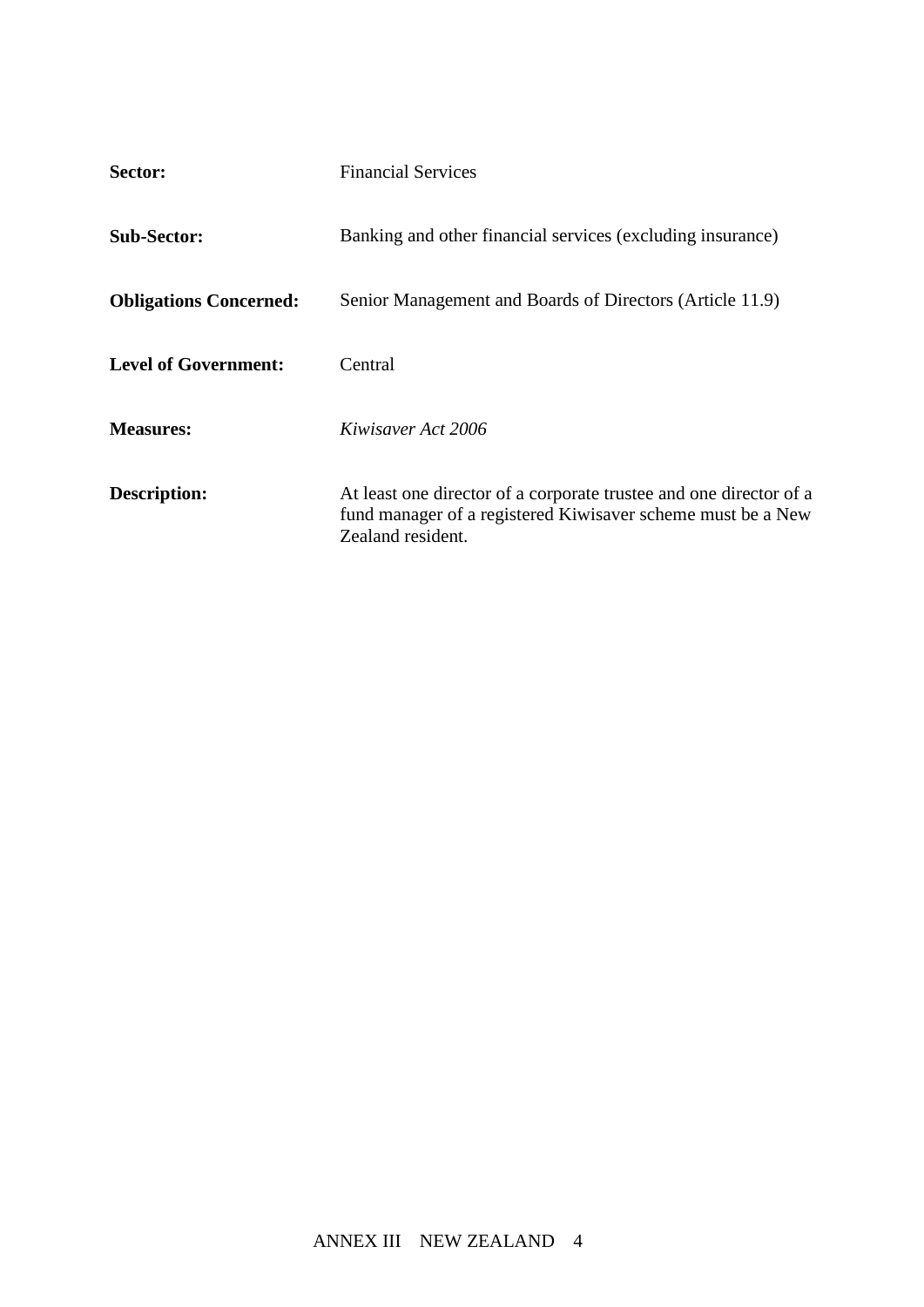#### **ANNEX III**

## **Section B**

| Sector:                       | <b>Financial Services</b>                                                                                                                                      |  |  |
|-------------------------------|----------------------------------------------------------------------------------------------------------------------------------------------------------------|--|--|
| <b>Sub-Sector:</b>            | Insurance and insurance-related services                                                                                                                       |  |  |
| <b>Obligations Concerned:</b> | Market Access for Financial Institutions (Article 11.5)<br>Cross-Border Trade (Article 11.6)<br>Senior Management and Boards of Directors (Article 11.9)       |  |  |
| <b>Description:</b>           | New Zealand reserves the right to adopt or maintain any<br>measure with respect to the supply of:                                                              |  |  |
|                               | compulsory social insurance for personal injury<br>(a)<br>caused by accident, work related gradual process<br>disease and infection, and treatment injury; and |  |  |
|                               | disaster insurance for residential property for<br>(b)<br>replacement cover up to a defined statutory<br>maximum.                                              |  |  |
| <b>Existing Measures:</b>     | <b>Accident Compensation Act 2001</b><br><b>Earthquake Commission Act 1993</b>                                                                                 |  |  |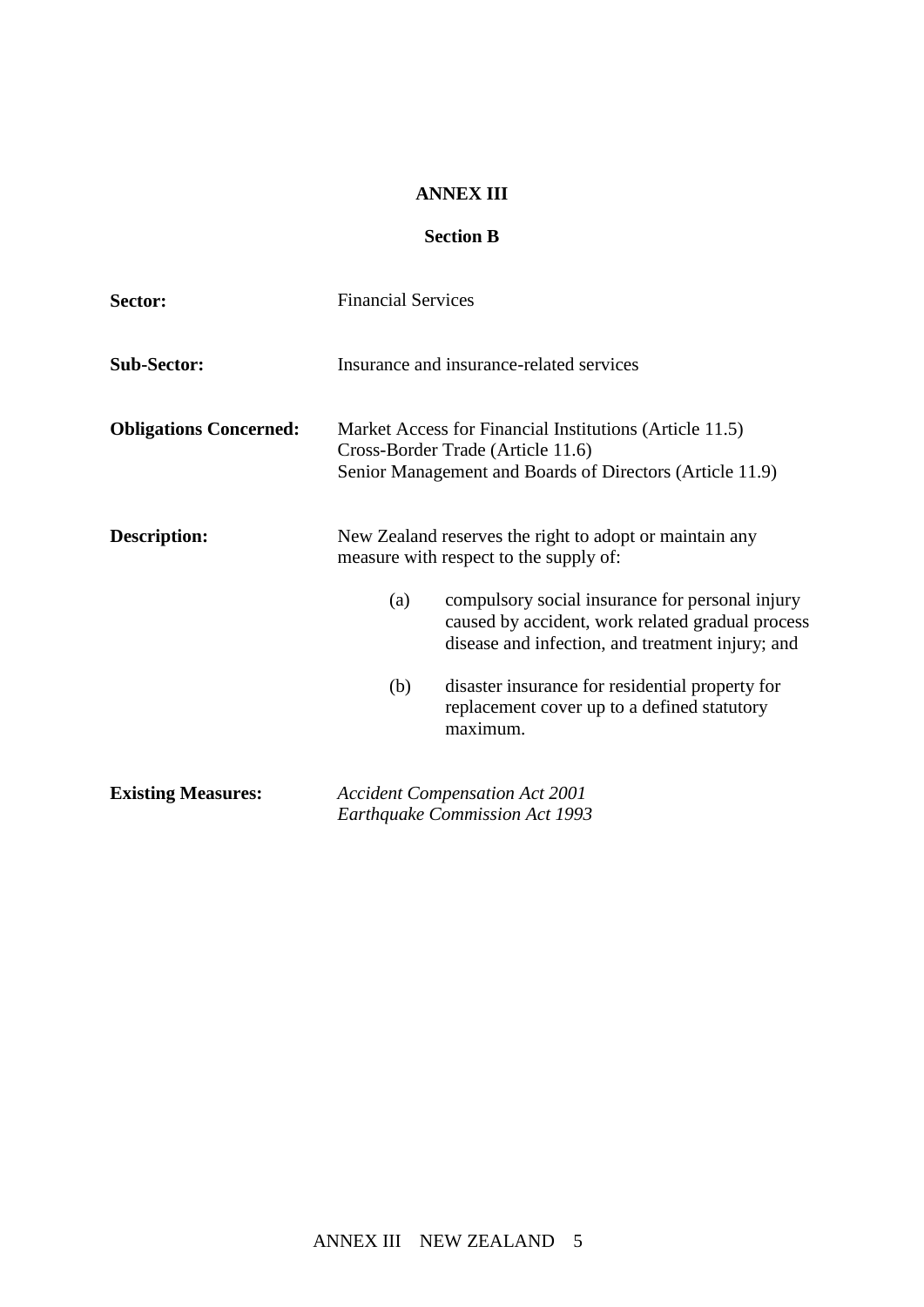| Sector:                       | <b>Financial Services</b>                                                                                                                                                                      |
|-------------------------------|------------------------------------------------------------------------------------------------------------------------------------------------------------------------------------------------|
| <b>Sub-Sector:</b>            | Banking and other financial services (excluding insurance)                                                                                                                                     |
| <b>Obligations Concerned:</b> | National Treatment (Article 11.3)<br>Market Access for Financial Institutions (Article 11.5)                                                                                                   |
| <b>Description:</b>           | New Zealand reserves the right to adopt or maintain any<br>measure with respect to the establishment or operation of<br>exchanges, securities markets or futures markets.                      |
|                               | For greater certainty, this reservation does not apply to<br>financial institutions participating in, or seeking to participate<br>in, any such exchange, securities market or futures market. |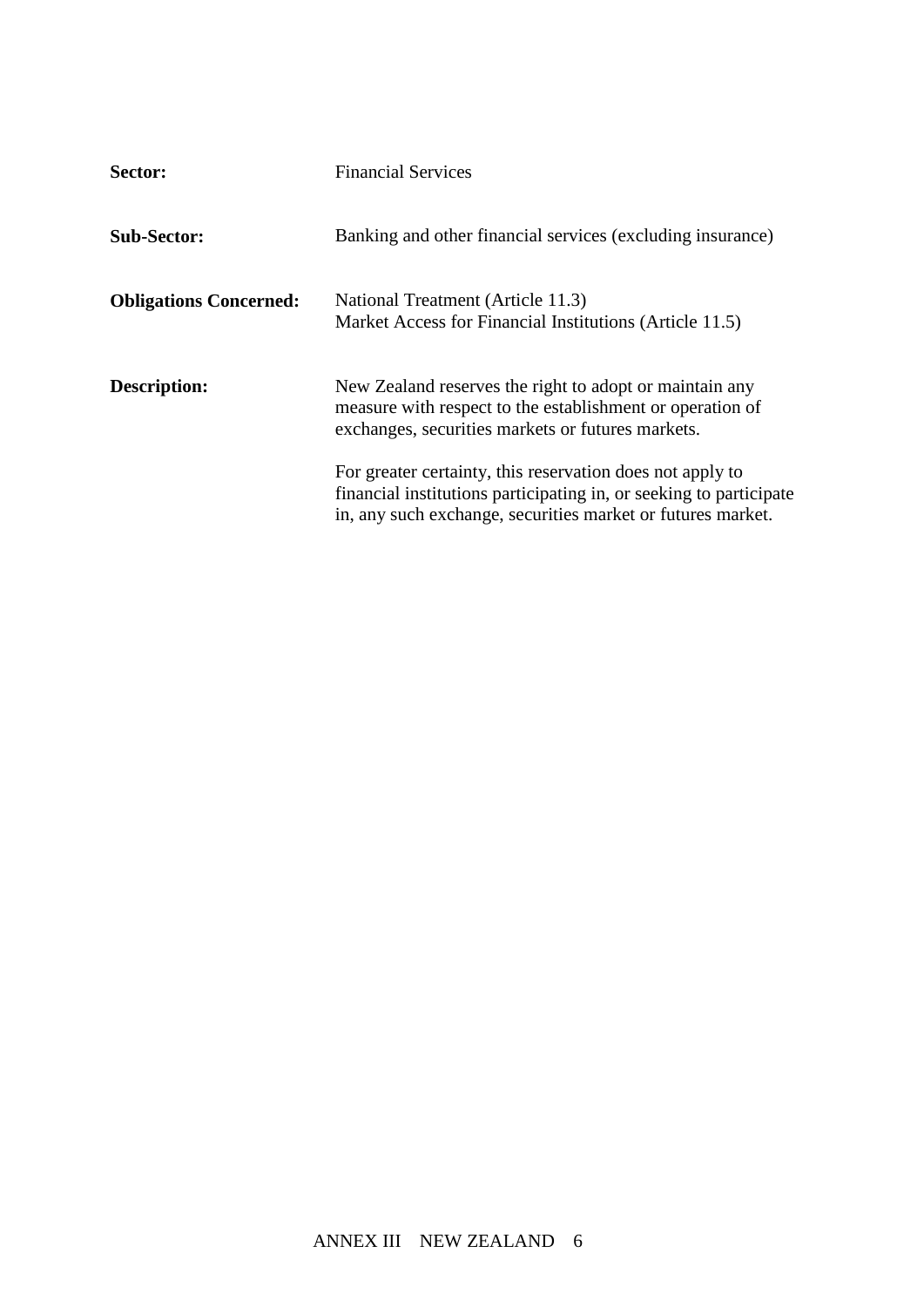| Sector:                       | <b>Financial Services</b>                                                                                                                                                                                                                                                                                                                                                                                       |
|-------------------------------|-----------------------------------------------------------------------------------------------------------------------------------------------------------------------------------------------------------------------------------------------------------------------------------------------------------------------------------------------------------------------------------------------------------------|
| <b>Sub-Sector:</b>            | Banking and other financial services (excluding insurance)                                                                                                                                                                                                                                                                                                                                                      |
| <b>Obligations Concerned:</b> | National Treatment (Article 11.3)<br>Market Access for Financial Institutions (Article 11.5)<br>Senior Management and Boards of Directors (Article 11.9)                                                                                                                                                                                                                                                        |
| <b>Description:</b>           | New Zealand reserves the right to adopt or maintain any<br>measure with respect to the establishment or operation of any<br>unit trust, market or other facility established for the trade in,<br>or allotment or management of, securities in the co-operative<br>dairy company arising from the amalgamation authorised<br>under the <i>Dairy Industry Restructuring Act 2001</i> , or any<br>successor body. |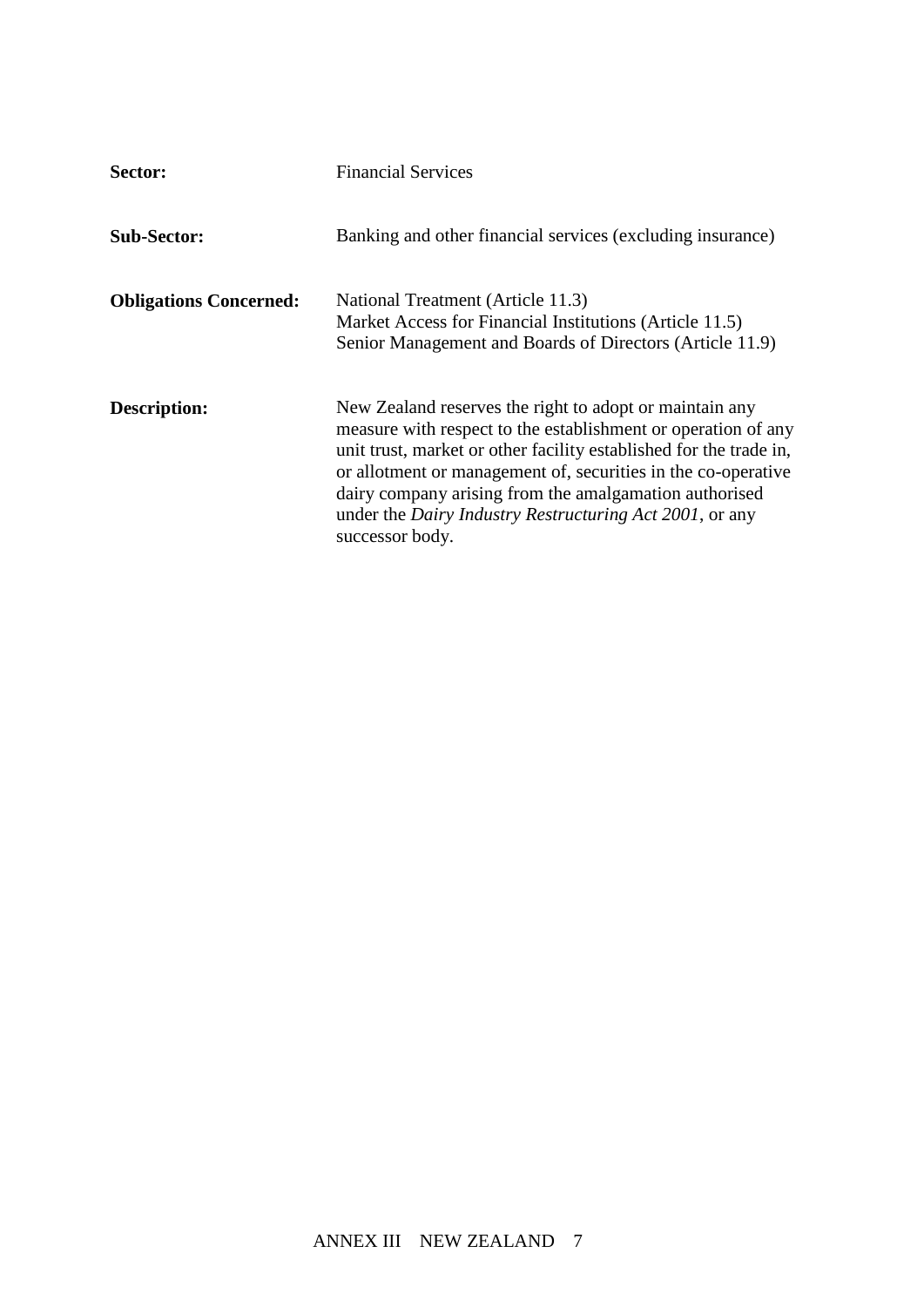| Sector:                       | <b>Financial Services</b>                                                                                                                                                                                               |                                                                                                                                                                     |  |
|-------------------------------|-------------------------------------------------------------------------------------------------------------------------------------------------------------------------------------------------------------------------|---------------------------------------------------------------------------------------------------------------------------------------------------------------------|--|
| <b>Sub-Sector:</b>            | Insurance and insurance-related services                                                                                                                                                                                |                                                                                                                                                                     |  |
| <b>Obligations Concerned:</b> | National Treatment (Article 11.3)<br>Market Access for Financial Institutions (Article 11.5)<br>Cross-Border Trade (Article 11.6)                                                                                       |                                                                                                                                                                     |  |
| Description:                  | New Zealand reserves the right to adopt or maintain any<br>measure with respect to insurance and insurance-related<br>services for industry marketing boards established for products<br>under the following CPC codes: |                                                                                                                                                                     |  |
|                               | (a)                                                                                                                                                                                                                     | 01, except $01110$ and $01340$ (products of<br>agriculture, horticulture and market gardening,<br>except wheat and kiwifruit);                                      |  |
|                               | (b)                                                                                                                                                                                                                     | 02 (live animals and animal products);                                                                                                                              |  |
|                               | (c)                                                                                                                                                                                                                     | 211, except 21111, 21112, 21115, 21116 and<br>21119 (meat and meat products, except beef,<br>sheep meat, poultry and offal);                                        |  |
|                               | (d)                                                                                                                                                                                                                     | 213-216 (prepared and preserved vegetables,<br>fruit juices and vegetable juices, prepared and<br>preserved fruit and nuts, animal and vegetable<br>oils and fats); |  |
|                               | (e)                                                                                                                                                                                                                     | $22$ (dairy);                                                                                                                                                       |  |
|                               | (f)                                                                                                                                                                                                                     | 2399 (other food products); and                                                                                                                                     |  |
|                               | (g)                                                                                                                                                                                                                     | 261, except for 2613, 2614, 2615, 02961, 02962<br>and 02963 (natural textile fibres prepared for<br>spinning, excluding wool).                                      |  |
|                               |                                                                                                                                                                                                                         |                                                                                                                                                                     |  |

**Existing Measures:** *Commodity Levies Act 1990*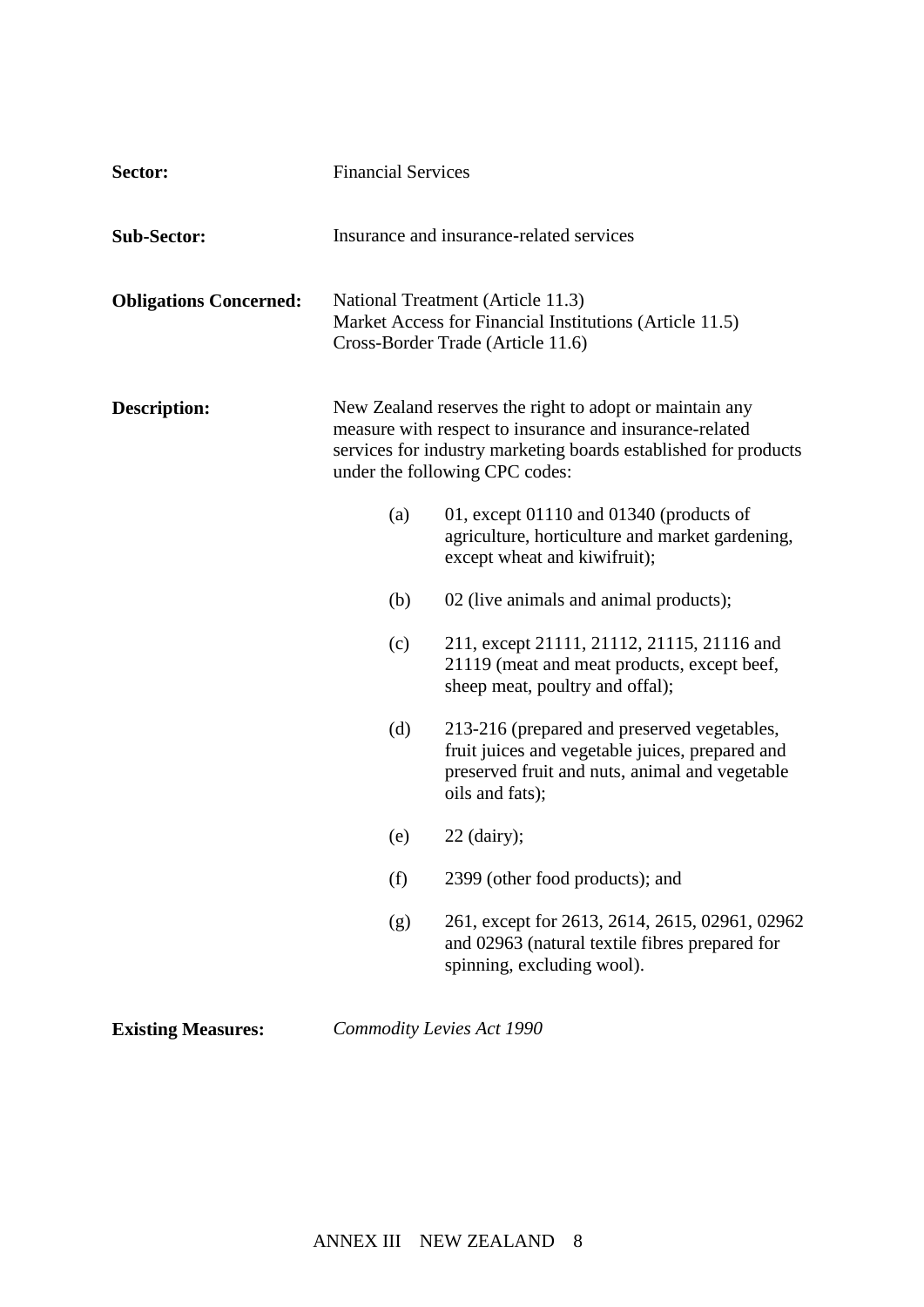| Sector:                       | <b>Financial Services</b>                                                                                                                                   |                                                                                                                                                                                        |  |
|-------------------------------|-------------------------------------------------------------------------------------------------------------------------------------------------------------|----------------------------------------------------------------------------------------------------------------------------------------------------------------------------------------|--|
| <b>Sub-Sector:</b>            | All                                                                                                                                                         |                                                                                                                                                                                        |  |
| <b>Obligations Concerned:</b> | Senior Management and Boards of Directors (Article 11.9)                                                                                                    |                                                                                                                                                                                        |  |
| Description:                  | New Zealand reserves the right to adopt or maintain any<br>measure that requires all companies to have one or more<br>directors, of whom at least one must: |                                                                                                                                                                                        |  |
|                               | (a)                                                                                                                                                         | live in New Zealand; or                                                                                                                                                                |  |
|                               | (b)                                                                                                                                                         | live in an enforcement country $\frac{2}{3}$ and be a<br>director of a company that is registered<br>(except as the equivalent of an overseas<br>company) in that enforcement country. |  |

 $\frac{1}{2}$ 

recognition and enforcement in that country of New Zealand judgments imposing regulatory regime criminal fines.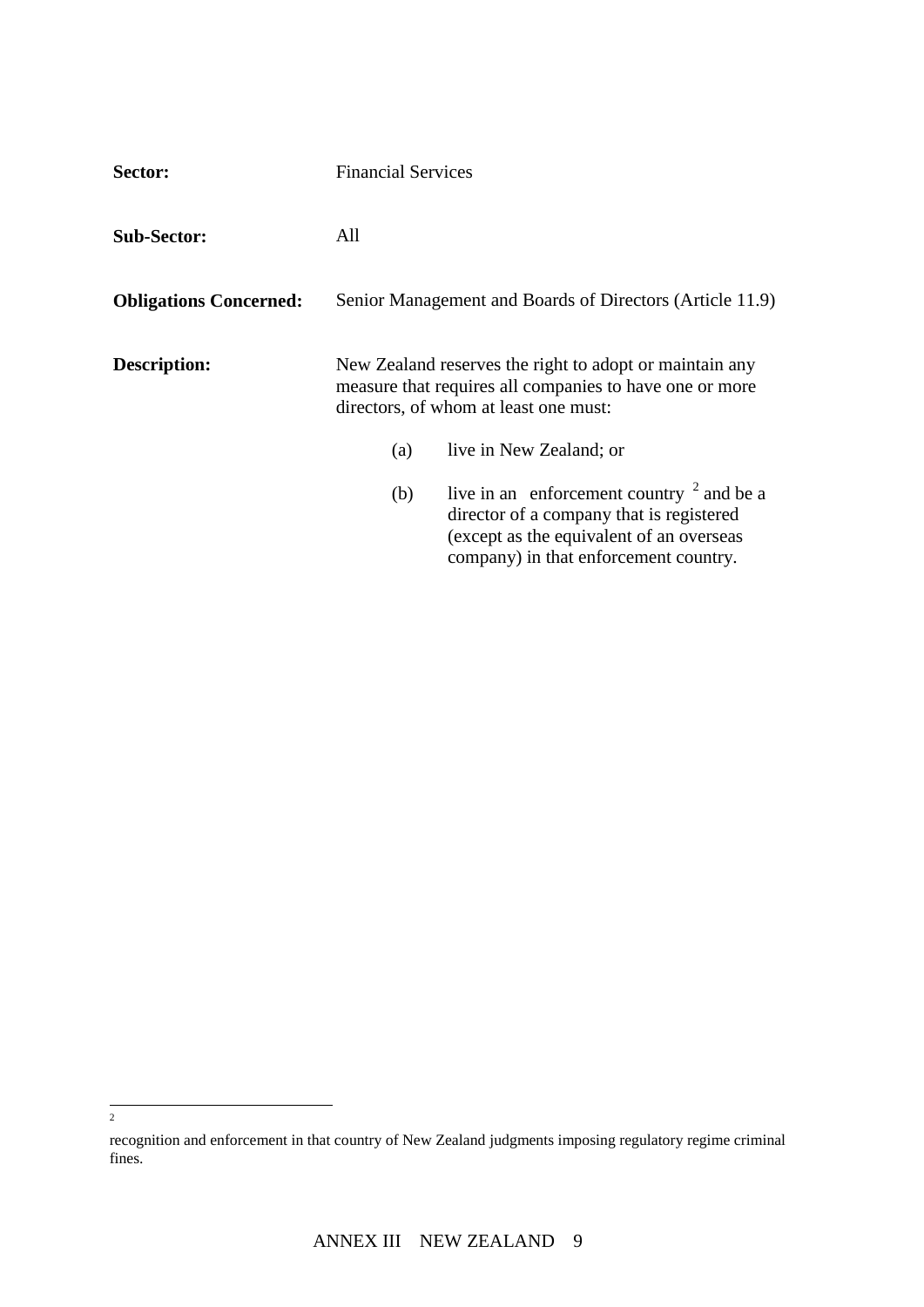| Sector:                       | <b>Financial Services</b>                                                                    |  |
|-------------------------------|----------------------------------------------------------------------------------------------|--|
| <b>Sub-Sector:</b>            | All                                                                                          |  |
| <b>Obligations Concerned:</b> | Market Access for Financial Institutions (Article 11.5)<br>Cross-Border Trade (Article 11.6) |  |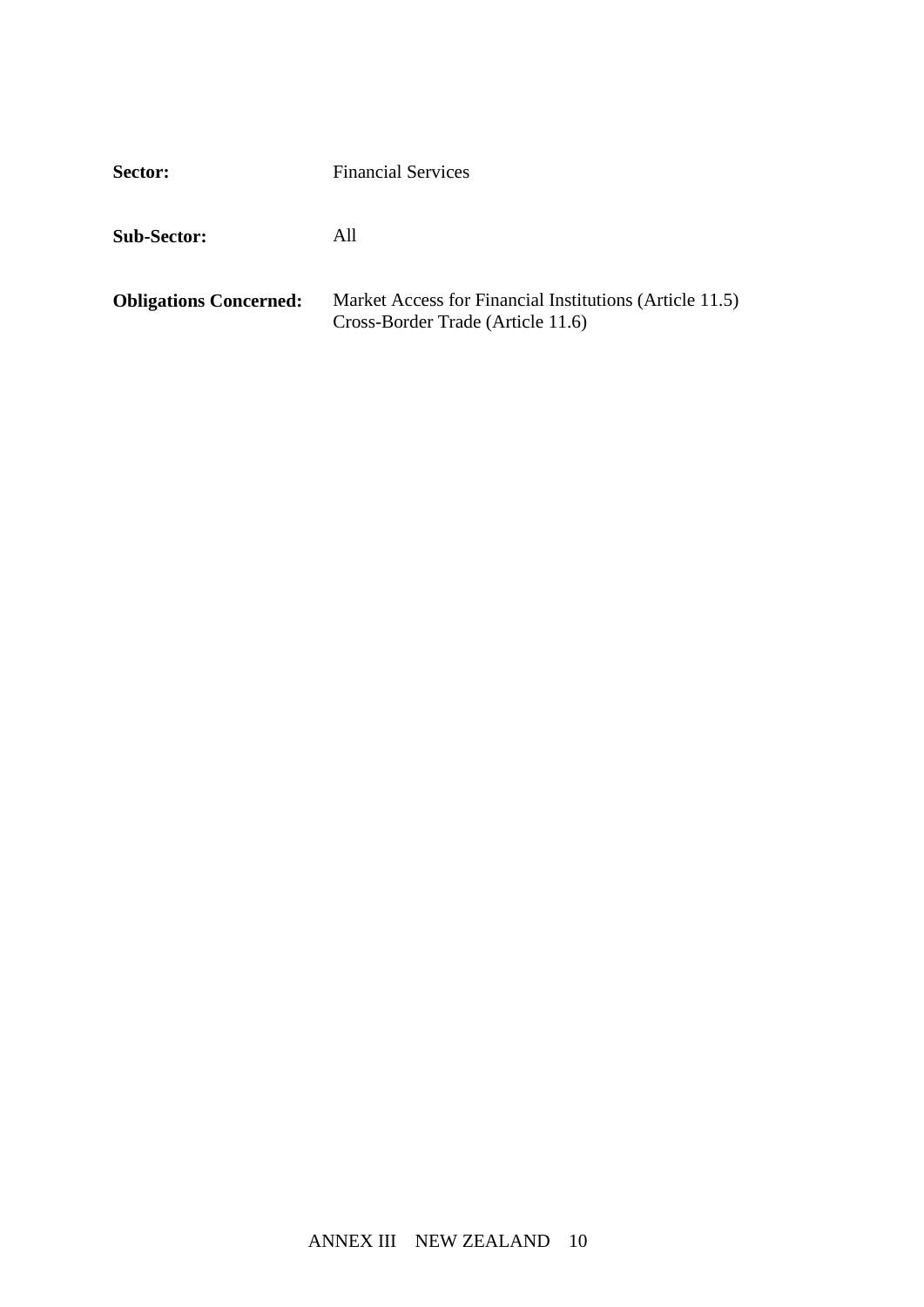| Sector:                       | <b>Financial Services</b>                                                                                                                                                                                                                                                                                                   |
|-------------------------------|-----------------------------------------------------------------------------------------------------------------------------------------------------------------------------------------------------------------------------------------------------------------------------------------------------------------------------|
| <b>Sub-Sector:</b>            | All                                                                                                                                                                                                                                                                                                                         |
| <b>Obligations Concerned:</b> | National Treatment (Article 11.3)                                                                                                                                                                                                                                                                                           |
| Description:                  | New Zealand reserves the right to adopt or maintain any<br>measure that provides a subsidy or grant to any entities<br>that are controlled, or wholly or partially owned, by the<br>government and that may conduct financial operations,<br>including measures taken in relation to the privatisation<br>of such entities. |